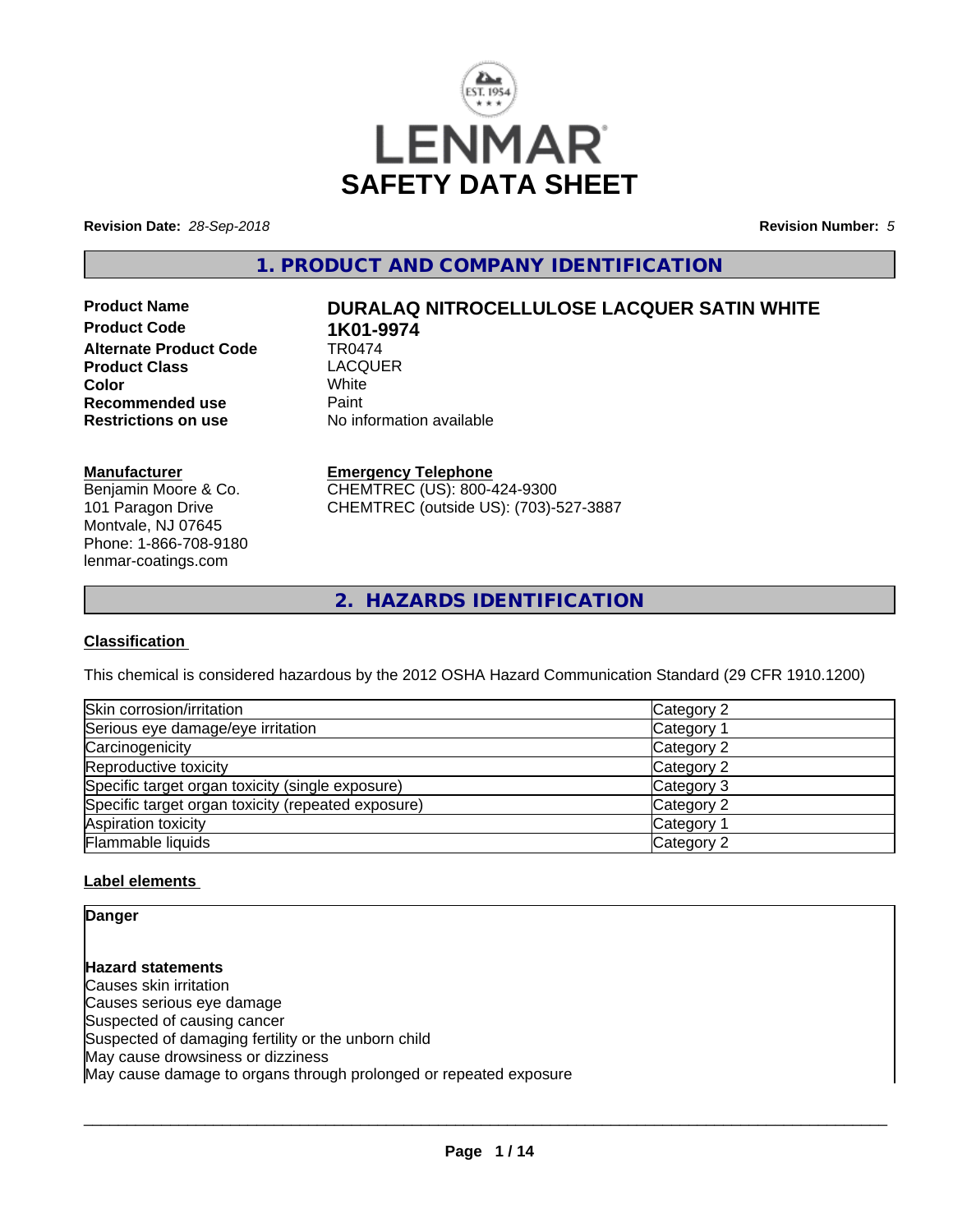

#### **Precautionary Statements - Prevention**

Obtain special instructions before use Do not handle until all safety precautions have been read and understood Use personal protective equipment as required Wash face, hands and any exposed skin thoroughly after handling Do not breathe dust/fume/gas/mist/vapors/spray Use only outdoors or in a well-ventilated area Keep away from heat, hot surfaces, sparks, open flames and other ignition sources. No smoking Keep container tightly closed Ground/bond container and receiving equipment Use explosion-proof electrical/ventilating/lighting/equipment Use only non-sparking tools Take precautionary measures against static discharge Keep cool

#### **Precautionary Statements - Response**

IF exposed or concerned: Get medical advice/attention

#### **Eyes**

IF IN EYES: Rinse cautiously with water for several minutes. Remove contact lenses, if present and easy to do. Continue rinsing

Immediately call a POISON CENTER or doctor/physician

#### **Skin**

If skin irritation occurs: Get medical advice/attention

IF ON SKIN (or hair): Remove/Take off immediately all contaminated clothing. Rinse skin with water/shower Wash contaminated clothing before reuse

#### **Inhalation**

IF INHALED: Remove victim to fresh air and keep at rest in a position comfortable for breathing **Ingestion**

IF SWALLOWED: Immediately call a POISON CENTER or doctor/physician

Do NOT induce vomiting

#### **Fire**

In case of fire: Use CO2, dry chemical, or foam for extinction

#### **Precautionary Statements - Storage**

Store locked up Store in a well-ventilated place. Keep container tightly closed

#### **Precautionary Statements - Disposal**

Dispose of contents/container to an approved waste disposal plant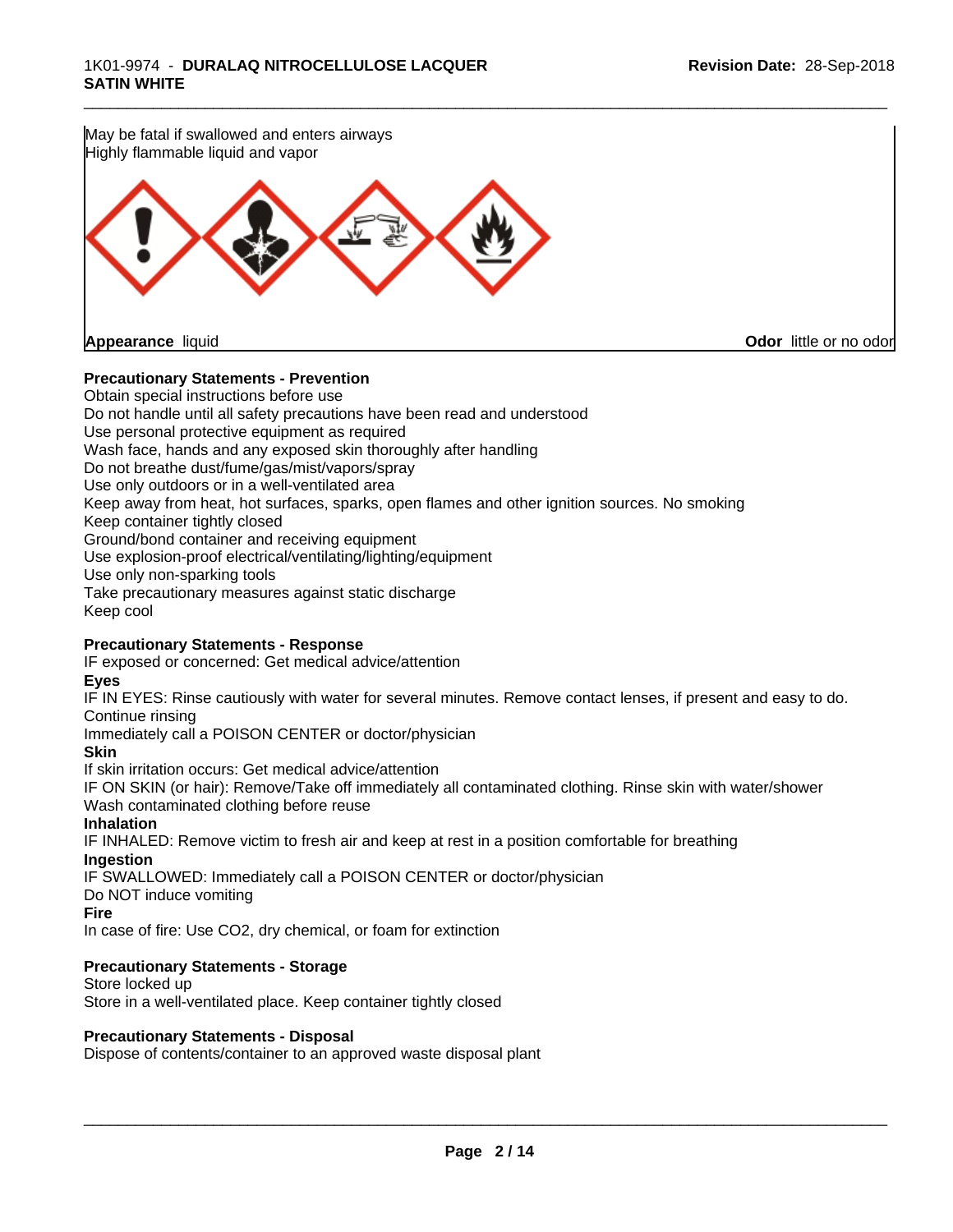# **Hazards not otherwise classified (HNOC)**

Not applicable

#### **Other information**

No information available

# **3. COMPOSITION INFORMATION ON COMPONENTS**

\_\_\_\_\_\_\_\_\_\_\_\_\_\_\_\_\_\_\_\_\_\_\_\_\_\_\_\_\_\_\_\_\_\_\_\_\_\_\_\_\_\_\_\_\_\_\_\_\_\_\_\_\_\_\_\_\_\_\_\_\_\_\_\_\_\_\_\_\_\_\_\_\_\_\_\_\_\_\_\_\_\_\_\_\_\_\_\_\_\_\_\_\_

| <b>Chemical name</b>    | <b>CAS No.</b> | Weight-% |
|-------------------------|----------------|----------|
| Titanium dioxide        | 13463-67-7     | 25       |
| n-Butyl acetate         | 123-86-4       | 20       |
| Acetone                 | 67-64-1        | 15       |
| Toluene                 | 108-88-3       | 10       |
| cellulose, nitrate      | 9004-70-0      | 10       |
| VM&P naphtha            | 64742-89-8     | 10       |
| Isopropyl alcohol       | 67-63-0        | 5        |
| 2-Pentanone, 4-methyl-  | 108-10-1       | 5        |
| Talc                    | 14807-96-6     | 5        |
| n-Butyl alcohol         | $71 - 36 - 3$  | 5        |
| Soybean oil, epoxidized | 8013-07-8      | 5        |
| Ethanol                 | 64-17-5        | 5        |
| Xylene                  | 1330-20-7      | 5        |
| Isobutyl alcohol        | 78-83-1        | 5        |
| Silica, amorphous       | 7631-86-9      | 5        |
| Ethyl benzene           | $100 - 41 - 4$ | 0.5      |
| Octane                  | 111-65-9       | 0.5      |
| Heptane                 | 142-82-5       | 0.5      |

# **4. FIRST AID MEASURES**

#### **Description of first aid measures**

| <b>General Advice</b>             | If symptoms persist, call a physician. Show this safety data sheet to the doctor in<br>attendance.                                                                                            |
|-----------------------------------|-----------------------------------------------------------------------------------------------------------------------------------------------------------------------------------------------|
| <b>Eye Contact</b>                | Immediate medical attention is required. Immediately flush with plenty of water.<br>After initial flushing, remove any contact lenses and continue flushing for at least<br>15 minutes.       |
| <b>Skin Contact</b>               | Wash off immediately with soap and plenty of water removing all contaminated<br>clothes and shoes. If skin irritation persists, call a physician.                                             |
| <b>Inhalation</b>                 | Move to fresh air. If symptoms persist, call a physician.<br>If not breathing, give artificial respiration. Call a physician immediately.                                                     |
| Ingestion                         | Clean mouth with water and afterwards drink plenty of water. Do not induce<br>vomiting without medical advice. Never give anything by mouth to an unconscious<br>person. Consult a physician. |
| <b>Protection Of First-Aiders</b> | Use personal protective equipment.                                                                                                                                                            |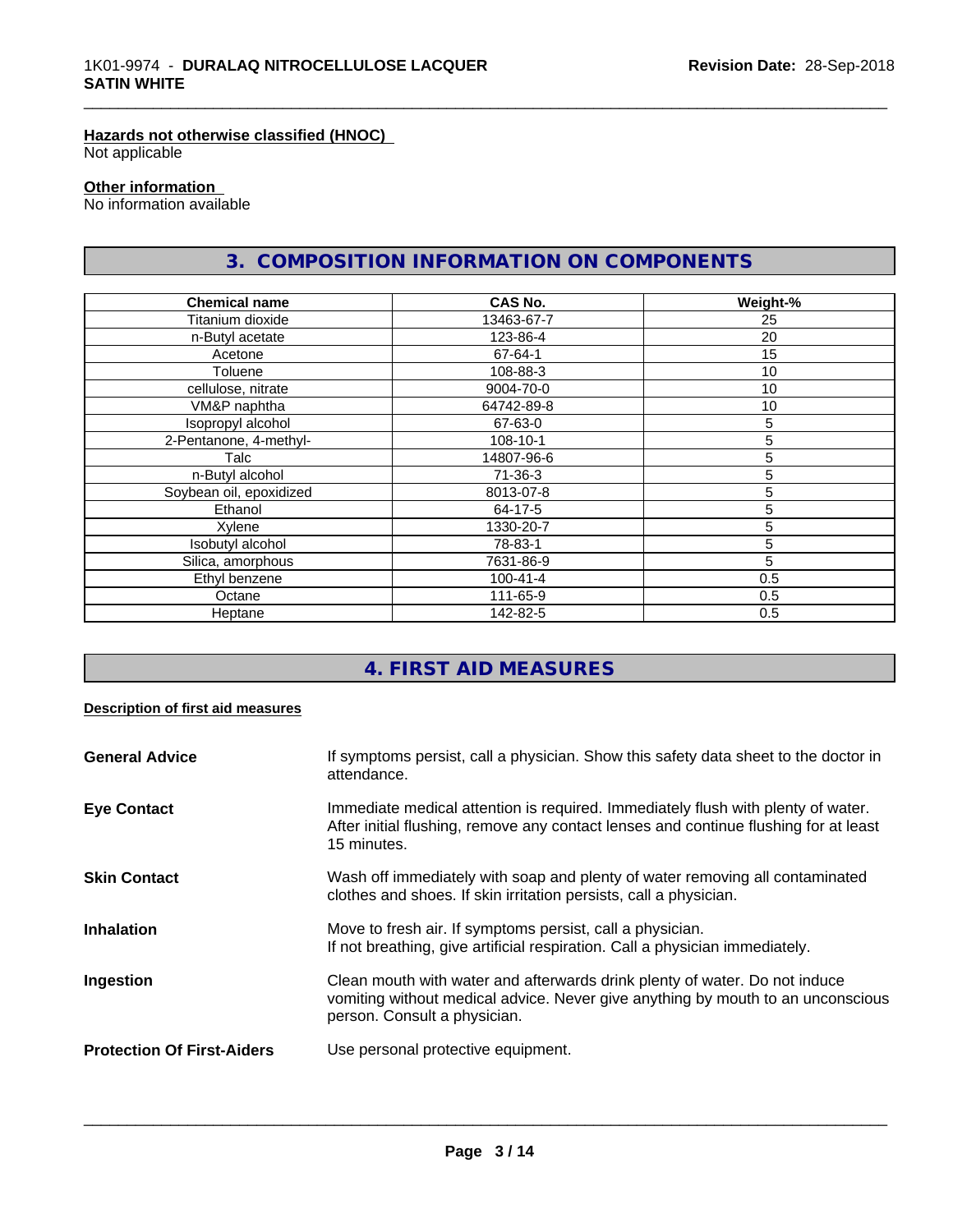| <b>Most Important</b>                                                               | <b>Symptoms/Effects</b>                                       | No information available. |                                       |                                                                                                                                                                                                                                                                                     |
|-------------------------------------------------------------------------------------|---------------------------------------------------------------|---------------------------|---------------------------------------|-------------------------------------------------------------------------------------------------------------------------------------------------------------------------------------------------------------------------------------------------------------------------------------|
|                                                                                     | Treat symptomatically.<br><b>Notes To Physician</b>           |                           |                                       |                                                                                                                                                                                                                                                                                     |
|                                                                                     |                                                               |                           | 5. FIRE-FIGHTING MEASURES             |                                                                                                                                                                                                                                                                                     |
|                                                                                     | <b>Flammable Properties</b>                                   |                           |                                       | Vapors may travel considerable distance to a source of<br>ignition and flash back. Vapors may cause flash fire.                                                                                                                                                                     |
|                                                                                     | <b>Suitable Extinguishing Media</b>                           |                           | surrounding environment.              | Foam, dry powder or water. Use extinguishing measures<br>that are appropriate to local circumstances and the                                                                                                                                                                        |
| <b>Firefighters</b>                                                                 | <b>Protective Equipment And Precautions For</b>               |                           | and full protective gear.             | As in any fire, wear self-contained breathing apparatus<br>pressure-demand, MSHA/NIOSH (approved or equivalent)                                                                                                                                                                     |
|                                                                                     | <b>Hazardous combustion products</b>                          |                           | which may be toxic and/or irritating. | Burning may result in carbon dioxide, carbon monoxide<br>and other combustion products of varying composition                                                                                                                                                                       |
|                                                                                     | <b>Specific Hazards Arising From The Chemical</b>             |                           | vapors.                               | Flammable. Flash back possible over considerable<br>distance. Keep product and empty container away from<br>heat and sources of ignition. Closed containers may<br>rupture if exposed to fire or extreme heat. Thermal<br>decomposition can lead to release of irritating gases and |
|                                                                                     | <b>Sensitivity To Mechanical Impact</b>                       |                           | No                                    |                                                                                                                                                                                                                                                                                     |
|                                                                                     | <b>Sensitivity To Static Discharge</b>                        |                           | Yes                                   |                                                                                                                                                                                                                                                                                     |
| <b>Flash Point Data</b><br><b>Method</b>                                            | Flash Point (°F)<br>Flash Point (°C)                          |                           | 28<br>$-2$<br><b>PMCC</b>             |                                                                                                                                                                                                                                                                                     |
|                                                                                     | <b>Flammability Limits In Air</b>                             |                           |                                       |                                                                                                                                                                                                                                                                                     |
|                                                                                     | Lower flammability limit:<br><b>Upper flammability limit:</b> |                           | Not available<br>Not available        |                                                                                                                                                                                                                                                                                     |
| <b>NFPA</b>                                                                         | Health: 2                                                     | Flammability: 3           | Instability: 1                        | Special: Not Applicable                                                                                                                                                                                                                                                             |
| <b>NFPA Legend</b><br>0 - Not Hazardous<br>1 - Slightly<br>2 - Moderate<br>3 - High |                                                               |                           |                                       |                                                                                                                                                                                                                                                                                     |

4 - Severe

*The ratings assigned are only suggested ratings, the contractor/employer has ultimate responsibilities for NFPA ratings where this system is used.*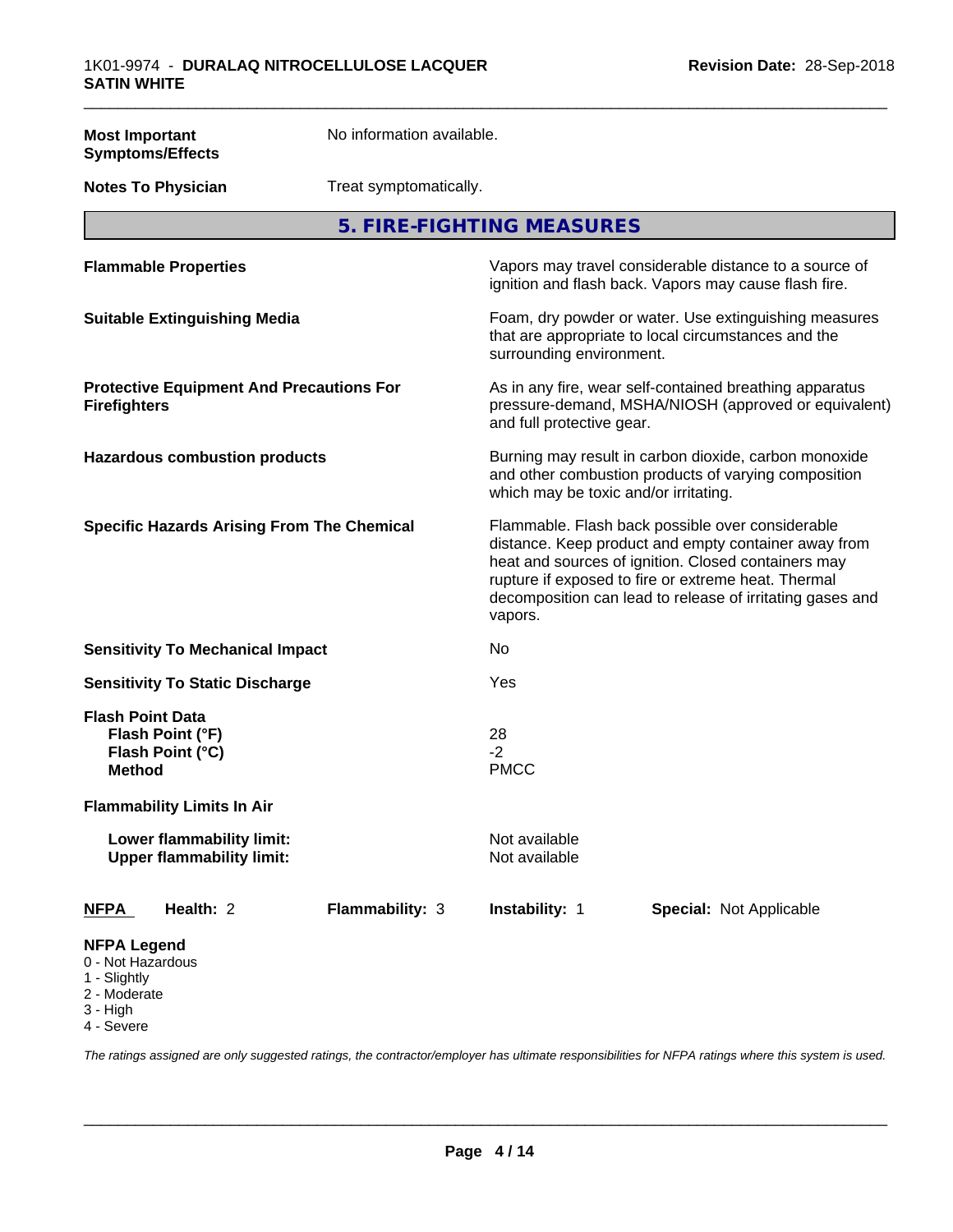*Additional information regarding the NFPA rating system is available from the National Fire Protection Agency (NFPA) at www.nfpa.org.*

# **6. ACCIDENTAL RELEASE MEASURES**

\_\_\_\_\_\_\_\_\_\_\_\_\_\_\_\_\_\_\_\_\_\_\_\_\_\_\_\_\_\_\_\_\_\_\_\_\_\_\_\_\_\_\_\_\_\_\_\_\_\_\_\_\_\_\_\_\_\_\_\_\_\_\_\_\_\_\_\_\_\_\_\_\_\_\_\_\_\_\_\_\_\_\_\_\_\_\_\_\_\_\_\_\_

| <b>Personal Precautions</b>      | Remove all sources of ignition. Take precautions to prevent flashback. Ground<br>and bond all containers and handling equipment. Take precautionary measures<br>against static discharges. Ensure adequate ventilation. Avoid contact with skin,<br>eyes and clothing. Use personal protective equipment.                                                                                                                                      |
|----------------------------------|------------------------------------------------------------------------------------------------------------------------------------------------------------------------------------------------------------------------------------------------------------------------------------------------------------------------------------------------------------------------------------------------------------------------------------------------|
| <b>Other Information</b>         | Prevent further leakage or spillage if safe to do so. Do not allow material to<br>contaminate ground water system. Prevent product from entering drains. Do not<br>flush into surface water or sanitary sewer system. Local authorities should be<br>advised if significant spillages cannot be contained.                                                                                                                                     |
| <b>Environmental precautions</b> | See Section 12 for additional Ecological Information.                                                                                                                                                                                                                                                                                                                                                                                          |
| <b>Methods for Cleaning Up</b>   | Dam up. Soak up with inert absorbent material. Use a non-sparking or explosion<br>proof means to transfer material to a sealed, appropriate container for disposal.<br>Clean contaminated surface thoroughly.                                                                                                                                                                                                                                  |
|                                  | 7. HANDLING AND STORAGE                                                                                                                                                                                                                                                                                                                                                                                                                        |
| <b>Handling</b>                  | Avoid contact with skin, eyes and clothing. Wear personal protective equipment.<br>Do not breathe vapors or spray mist. Use only in ventilated areas. Prevent vapor<br>build-up by providing adequate ventilation during and after use.                                                                                                                                                                                                        |
|                                  | Take precautionary measures against static discharges. To avoid ignition of<br>vapors by static electricity discharge, all metal parts of the equipment must be<br>grounded. Keep away from heat, sparks and flame. Do not smoke. Extinguish all<br>flames and pilot lights, and turn off stoves, heaters, electric motors and other<br>sources of ignition during use and until all vapors are gone. Ignition and/or flash<br>back may occur. |
| <b>Storage</b>                   | Keep containers tightly closed in a dry, cool and well-ventilated place. Keep away<br>from heat. Keep away from open flames, hot surfaces and sources of ignition.<br>Keep in properly labeled containers. Keep out of the reach of children.                                                                                                                                                                                                  |
| <b>Incompatible Materials</b>    | Incompatible with strong acids and bases and strong oxidizing agents.                                                                                                                                                                                                                                                                                                                                                                          |
|                                  | Technical measures/Precautions Ensure adequate ventilation. Use only where airflow will keep vapors from building<br>up in or near the work area in adjoining rooms. Comply with all national, state, and<br>local codes pertaining to the storage, handling, dispensing and disposal of<br>flammable liquids.                                                                                                                                 |
|                                  | Dissipate static electricity during transfer by grounding and bonding containers<br>and equipment before transferring material. All equipment should be non-sparking<br>and explosion proof. Use explosion proof electrical equipment for ventilation,<br>lighting and material handling.                                                                                                                                                      |

# **8. EXPOSURE CONTROLS/PERSONAL PROTECTION**

#### **Exposure Limits**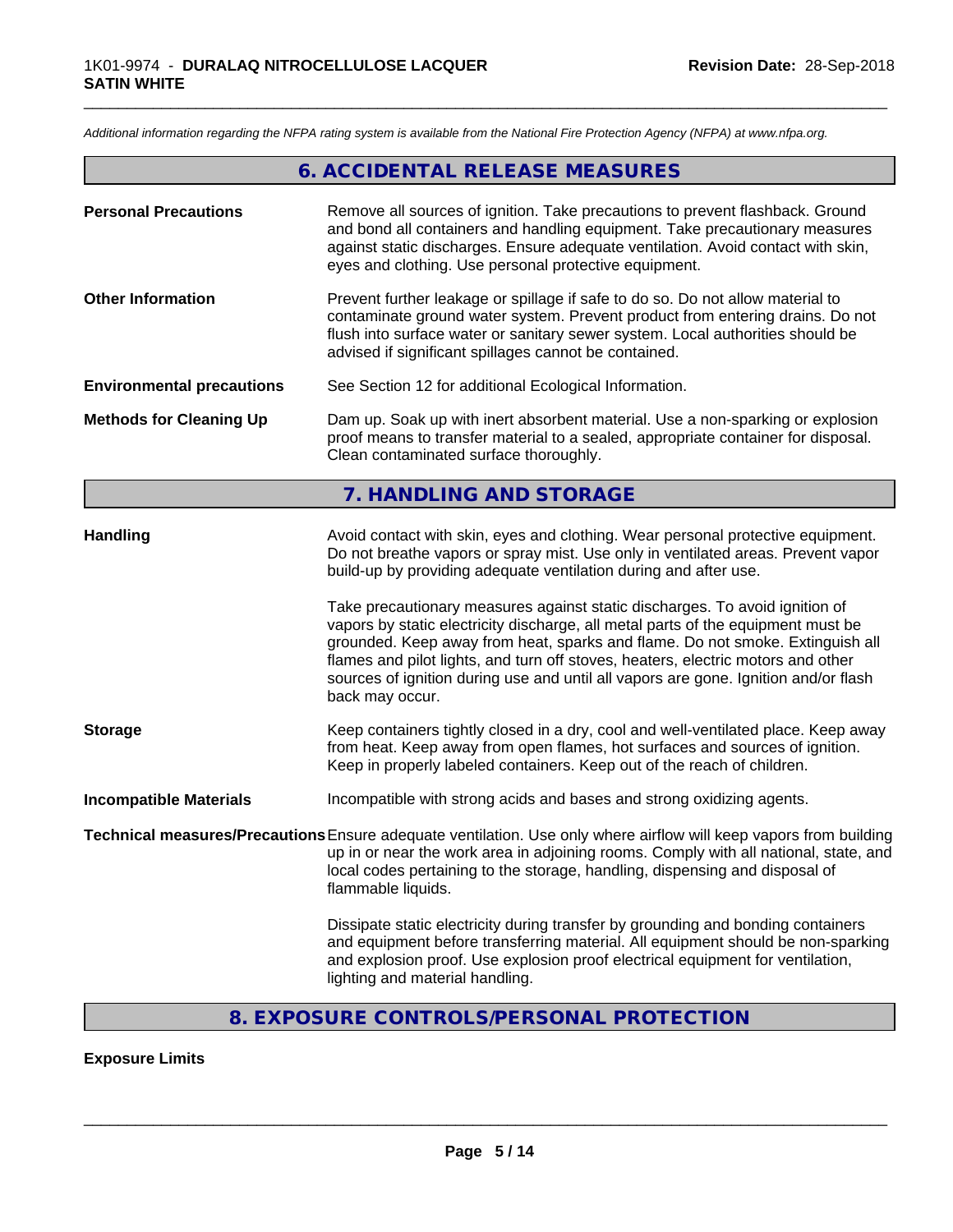#### 1K01-9974 - **DURALAQ NITROCELLULOSE LACQUER SATIN WHITE**

| <b>Chemical name</b>   | <b>ACGIH TLV</b>            | <b>OSHA PEL</b>              |
|------------------------|-----------------------------|------------------------------|
| Titanium dioxide       | 10 mg/m $3$ - TWA           | 15 mg/m $3$ - TWA            |
| n-Butyl acetate        | 150 ppm - TWA               | 150 ppm - TWA                |
|                        | 200 ppm - STEL              | 710 mg/m $3$ - TWA           |
| Acetone                | 250 ppm - TWA               | 1000 ppm - TWA               |
|                        | 500 ppm - STEL              | 2400 mg/m <sup>3</sup> - TWA |
| Toluene                | 20 ppm - TWA                | 200 ppm - TWA                |
|                        |                             | 300 ppm - Ceiling            |
| Isopropyl alcohol      | 200 ppm - TWA               | 400 ppm - TWA                |
|                        | 400 ppm - STEL              | 980 mg/m <sup>3</sup> - TWA  |
| 2-Pentanone, 4-methyl- | 20 ppm - TWA                | 100 ppm - TWA                |
|                        | 75 ppm - STEL               | 410 mg/m $3$ - TWA           |
| Talc                   | $2$ mg/m <sup>3</sup> - TWA | 20 mppcf - TWA               |
| n-Butyl alcohol        | 20 ppm - TWA                | 100 ppm - TWA                |
|                        |                             | 300 mg/m <sup>3</sup> - TWA  |
| Ethanol                | 1000 ppm - STEL             | 1000 ppm - TWA               |
|                        |                             | 1900 mg/m <sup>3</sup> - TWA |
| Xylene                 | 100 ppm - TWA               | 100 ppm - TWA                |
|                        | 150 ppm - STEL              | 435 mg/m <sup>3</sup> - TWA  |
| Isobutyl alcohol       | 50 ppm - TWA                | 100 ppm - TWA                |
|                        |                             | 300 mg/m <sup>3</sup> - TWA  |
| Silica, amorphous      | N/E                         | 20 mppcf - TWA               |
| Ethyl benzene          | 20 ppm - TWA                | 100 ppm - TWA                |
|                        |                             | 435 mg/m <sup>3</sup> - TWA  |
| Octane                 | 300 ppm - TWA               | 500 ppm - TWA                |
|                        |                             | 2350 mg/m <sup>3</sup> - TWA |
| Heptane                | 400 ppm - TWA               | 500 ppm - TWA                |
|                        | 500 ppm - STEL              | 2000 mg/m <sup>3</sup> - TWA |

\_\_\_\_\_\_\_\_\_\_\_\_\_\_\_\_\_\_\_\_\_\_\_\_\_\_\_\_\_\_\_\_\_\_\_\_\_\_\_\_\_\_\_\_\_\_\_\_\_\_\_\_\_\_\_\_\_\_\_\_\_\_\_\_\_\_\_\_\_\_\_\_\_\_\_\_\_\_\_\_\_\_\_\_\_\_\_\_\_\_\_\_\_

**Legend**

# **Appropriate engineering controls Engineering Measures** Ensure adequate ventilation, especially in confined areas. **Personal Protective Equipment**<br> **Eve/Face Protection** Safety glasses with side-shields. **Skin Protection** Long sleeved clothing. Protective gloves. **Respiratory Protection** Use only with adequate ventilation. In operations where exposure limits are exceeded, use a NIOSH approved respirator that has been selected by a technically qualified person for the specific work conditions. When spraying the product or applying in confined areas, wear a NIOSH approved respirator specified for paint spray or organic vapors. **Hygiene Measures** Avoid contact with skin, eyes and clothing. Remove and wash contaminated clothing before re-use. Wash thoroughly after handling.

# **9. PHYSICAL AND CHEMICAL PROPERTIES**

**Appearance** liquid<br> **Appearance** liquid<br> **Odor** little c **Odor** little or no odor

**No information available**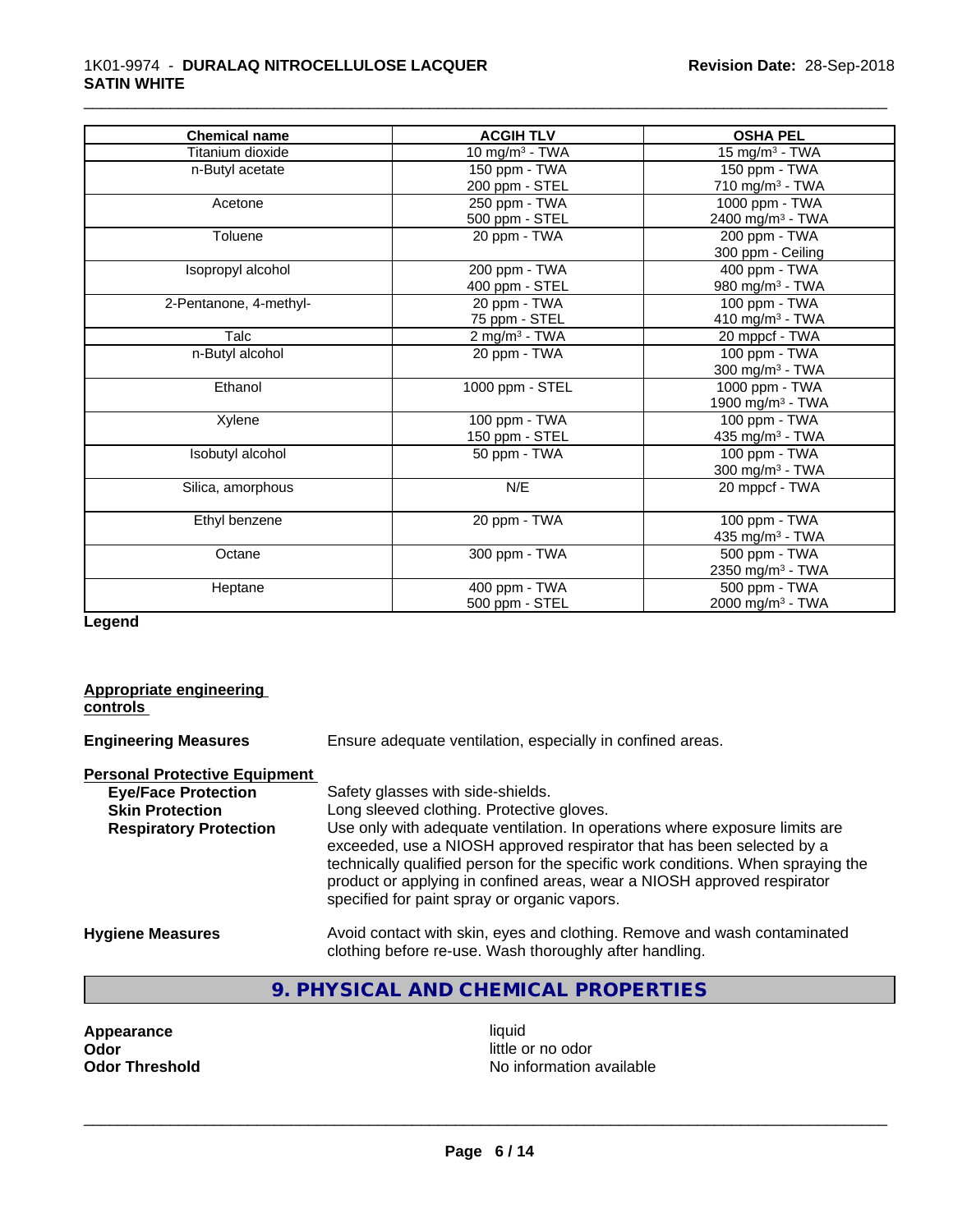| Density (Ibs/gal)                    | $9.2 - 9.6$              |
|--------------------------------------|--------------------------|
| <b>Specific Gravity</b>              | $1.11 - 1.15$            |
| рH                                   | No information available |
| <b>Viscosity (cps)</b>               | No information available |
| Solubility(ies)                      | No information available |
| <b>Water solubility</b>              | No information available |
| <b>Evaporation Rate</b>              | No information available |
| Vapor pressure @20 °C (kPa)          | No information available |
| Vapor density                        | No information available |
| Wt. % Solids                         | $40 - 50$                |
| Vol. % Solids                        | $20 - 30$                |
| Wt. % Volatiles                      | $50 - 60$                |
| <b>Vol. % Volatiles</b>              | $70 - 80$                |
| <b>VOC Regulatory Limit (g/L)</b>    | <680                     |
| <b>Boiling Point (°F)</b>            | 132                      |
| <b>Boiling Point (°C)</b>            | 56                       |
| <b>Freezing Point (°F)</b>           | No information available |
| <b>Freezing Point (°C)</b>           | No information available |
| Flash Point (°F)                     | 28                       |
| Flash Point (°C)                     | $-2$                     |
| <b>Method</b>                        | <b>PMCC</b>              |
| Flammability (solid, gas)            | Not applicable           |
| <b>Upper flammability limit:</b>     | No information available |
| Lower flammability limit:            | No information available |
| <b>Autoignition Temperature (°F)</b> | No information available |
| <b>Autoignition Temperature (°C)</b> | No information available |
| Decomposition Temperature (°F)       | No information available |
| Decomposition Temperature (°C)       | No information available |
| <b>Partition coefficient</b>         | No information available |

\_\_\_\_\_\_\_\_\_\_\_\_\_\_\_\_\_\_\_\_\_\_\_\_\_\_\_\_\_\_\_\_\_\_\_\_\_\_\_\_\_\_\_\_\_\_\_\_\_\_\_\_\_\_\_\_\_\_\_\_\_\_\_\_\_\_\_\_\_\_\_\_\_\_\_\_\_\_\_\_\_\_\_\_\_\_\_\_\_\_\_\_\_

# **10. STABILITY AND REACTIVITY**

| No data available<br>Stable under normal conditions. Hazardous polymerisation<br>does not occur.<br>Keep away from open flames, hot surfaces, static<br>electricity and sources of ignition. Sparks. Elevated<br>temperature.<br>Incompatible with strong acids and bases and strong<br>oxidizing agents.<br>Thermal decomposition can lead to release of irritating<br>gases and vapors.<br>None under normal conditions of use. |                                           |  |
|-----------------------------------------------------------------------------------------------------------------------------------------------------------------------------------------------------------------------------------------------------------------------------------------------------------------------------------------------------------------------------------------------------------------------------------|-------------------------------------------|--|
|                                                                                                                                                                                                                                                                                                                                                                                                                                   | <b>Reactivity</b>                         |  |
|                                                                                                                                                                                                                                                                                                                                                                                                                                   | <b>Chemical Stability</b>                 |  |
|                                                                                                                                                                                                                                                                                                                                                                                                                                   | <b>Conditions to avoid</b>                |  |
|                                                                                                                                                                                                                                                                                                                                                                                                                                   | <b>Incompatible Materials</b>             |  |
|                                                                                                                                                                                                                                                                                                                                                                                                                                   | <b>Hazardous Decomposition Products</b>   |  |
|                                                                                                                                                                                                                                                                                                                                                                                                                                   | <b>Possibility of hazardous reactions</b> |  |

# **11. TOXICOLOGICAL INFORMATION**

**Product Information**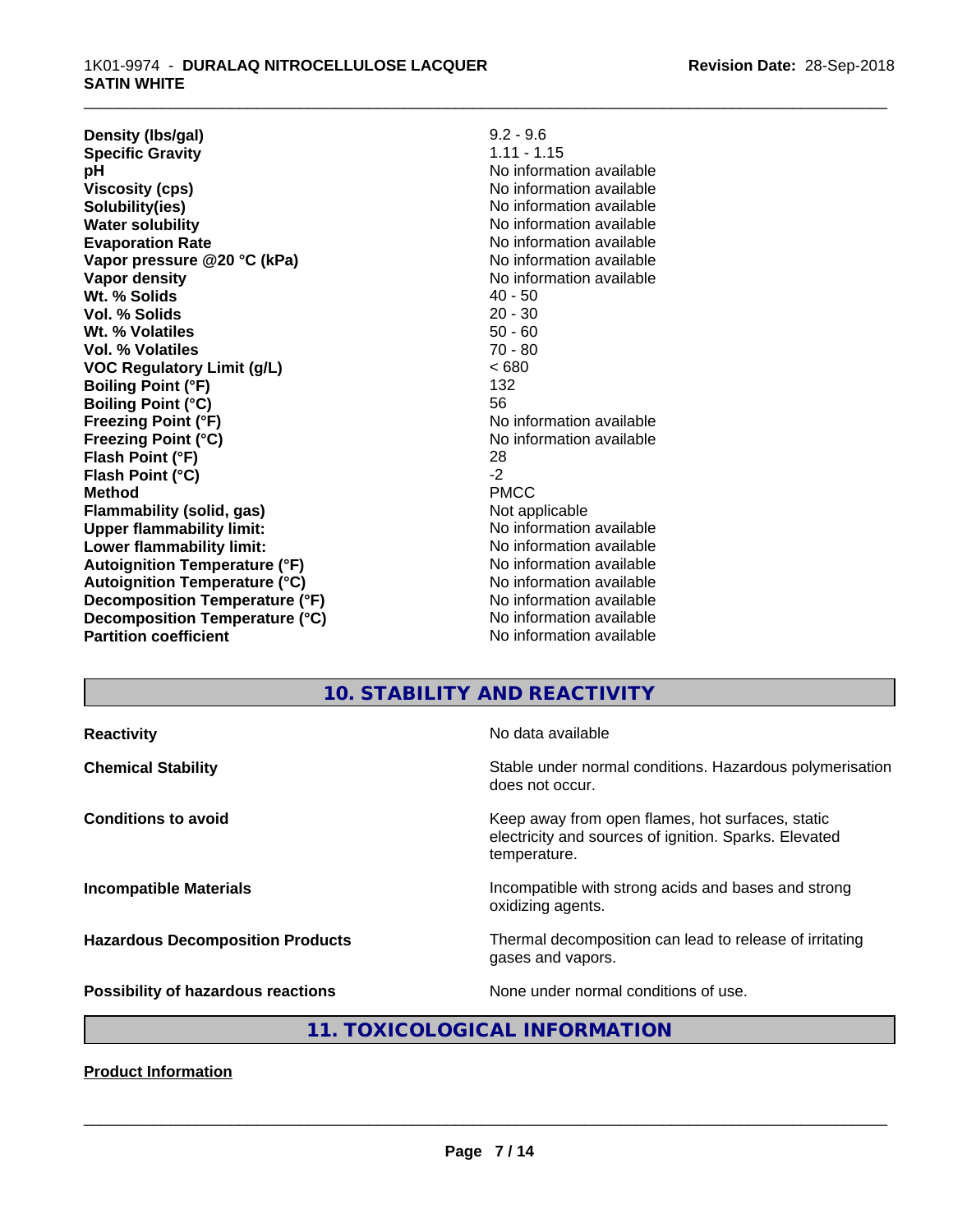| Information on likely routes of exposure |                                                                                                                                                                                                                                                               |
|------------------------------------------|---------------------------------------------------------------------------------------------------------------------------------------------------------------------------------------------------------------------------------------------------------------|
| <b>Principal Routes of Exposure</b>      | Eye contact, skin contact and inhalation.                                                                                                                                                                                                                     |
| <b>Acute Toxicity</b>                    |                                                                                                                                                                                                                                                               |
| <b>Product Information</b>               | Repeated or prolonged exposure to organic solvents may lead to permanent brain<br>and nervous system damage. Intentional misuse by deliberately concentrating and<br>inhaling vapors may be harmful or fatal.                                                 |
|                                          | Symptoms related to the physical, chemical and toxicological characteristics                                                                                                                                                                                  |
| <b>Symptoms</b>                          | No information available                                                                                                                                                                                                                                      |
|                                          | Delayed and immediate effects as well as chronic effects from short and long-term exposure                                                                                                                                                                    |
| Eye contact                              | Severely irritating to eyes. May cause burns. Risk of serious damage to eyes.                                                                                                                                                                                 |
| <b>Skin contact</b>                      | May cause skin irritation and/or dermatitis. Prolonged skin contact may defat the<br>skin and produce dermatitis.                                                                                                                                             |
| Ingestion                                | Harmful if swallowed. Ingestion may cause irritation to mucous membranes. Small<br>amounts of this product aspirated into the respiratory system during ingestion or<br>vomiting may cause mild to severe pulmonary injury, possibly progressing to<br>death. |
| <b>Inhalation</b>                        | Harmful by inhalation. High vapor / aerosol concentrations are irritating to the<br>eyes, nose, throat and lungs and may cause headaches, dizziness, drowsiness,<br>unconsciousness, and other central nervous system effects.                                |
| <b>Sensitization</b>                     | No information available                                                                                                                                                                                                                                      |
| <b>Neurological Effects</b>              | No information available.                                                                                                                                                                                                                                     |
| <b>Mutagenic Effects</b>                 | No information available.                                                                                                                                                                                                                                     |
| <b>Reproductive Effects</b>              | Possible risk of impaired fertility. Possible risk of harm to the unborn child.                                                                                                                                                                               |
| <b>Developmental Effects</b>             | No information available.                                                                                                                                                                                                                                     |
| <b>Target organ effects</b>              | No information available.                                                                                                                                                                                                                                     |
| <b>STOT - repeated exposure</b>          | Causes damage to organs through prolonged or repeated exposure if inhaled.<br>May cause disorder and damage to the. liver. kidney. spleen. blood. Central<br>nervous system. Causes damage to organs through prolonged or repeated<br>exposure.               |
| <b>STOT - single exposure</b>            | May cause disorder and damage to the. Respiratory system. Central nervous<br>system.                                                                                                                                                                          |
| Other adverse effects                    | No information available.                                                                                                                                                                                                                                     |
| <b>Aspiration Hazard</b>                 | May be harmful if swallowed and enters airways. Small amounts of this product<br>aspirated into the respiratory system during ingestion or vomiting may cause mild<br>to severe pulmonary injury, possibly progressing to death.                              |

#### **Numerical measures of toxicity**

**The following values are calculated based on chapter 3.1 of the GHS document**

| ATEmix (oral)                    | 5207 mg/kg |
|----------------------------------|------------|
| <b>ATEmix (dermal)</b>           | 8490 mg/kg |
| ATEmix (inhalation-dust/mist)    | 34.3 ma/L  |
| <b>ATEmix (inhalation-vapor)</b> | 50 mg/L    |

**Acute Toxicity**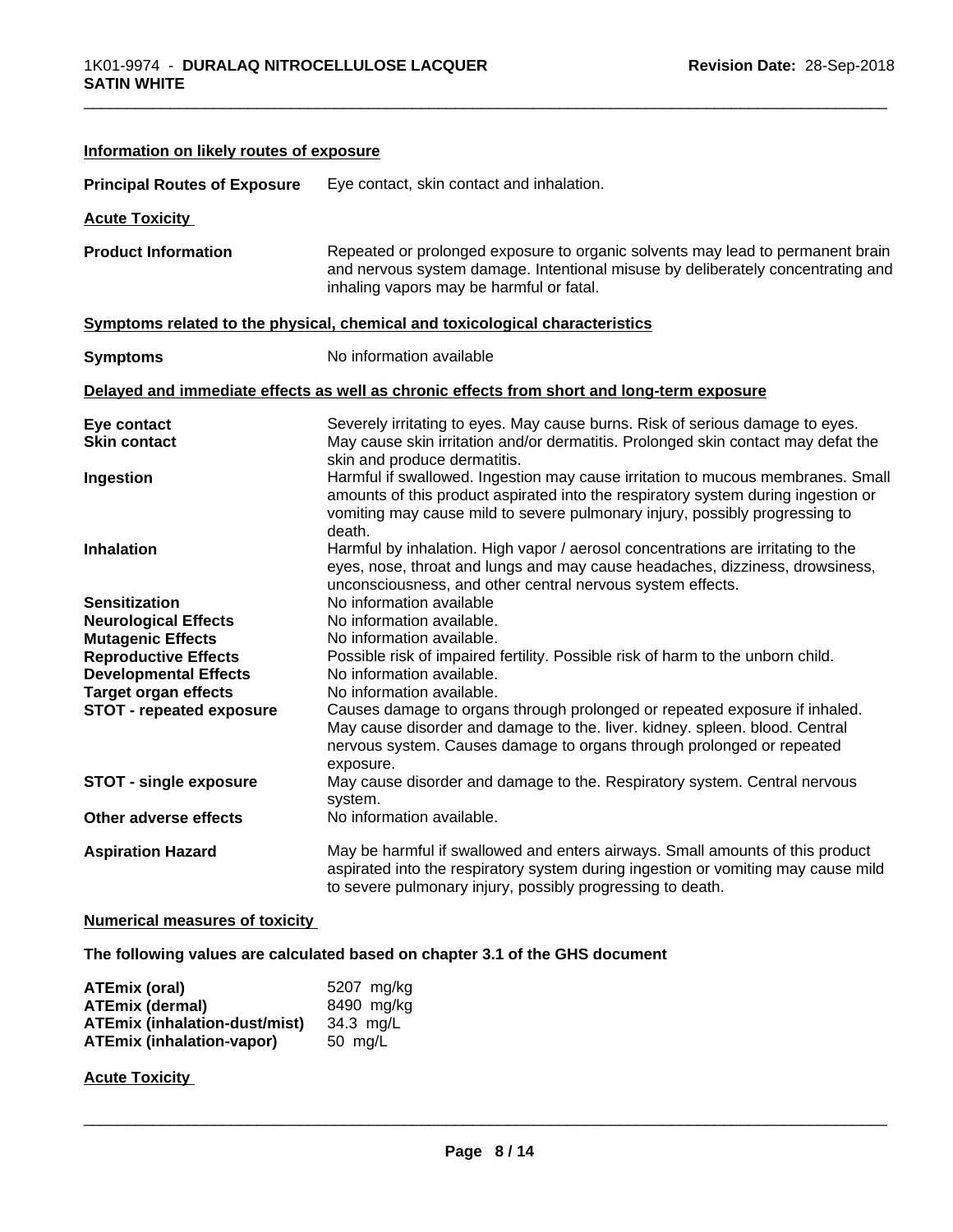\_\_\_\_\_\_\_\_\_\_\_\_\_\_\_\_\_\_\_\_\_\_\_\_\_\_\_\_\_\_\_\_\_\_\_\_\_\_\_\_\_\_\_\_\_\_\_\_\_\_\_\_\_\_\_\_\_\_\_\_\_\_\_\_\_\_\_\_\_\_\_\_\_\_\_\_\_\_\_\_\_\_\_\_\_\_\_\_\_\_\_\_\_

#### **Component Information**

Titanium dioxide LD50 Oral: > 10000 mg/kg (Rat) n-Butyl acetate LD50 Oral: 10768 mg/kg (Rat) LD50 Dermal: > 17600 mg/kg (Rabbit) LC50 Inhalation (Vapor): ppm (Rat, 4 hr.) Sensitization non-sensitizing (guinea pig) Acetone LD50 Oral: 5800 mg/kg (Rat) Toluene LD50 Oral: 636 mg/kg (Rat) LD50 Dermal: 14100 µL/kg (Rabbit) LC50 Inhalation (Vapor): 49000 mg/m<sup>3</sup> (Rat, 4 hr.) Isopropyl alcohol LD50 Oral: mg/kg (Rat) LD50 Dermal: mg/kg (Rabbit) LC50 Inhalation (Vapor): ppm (Rat) 2-Pentanone, 4-methyl-LD50 Oral: 2080-4600 mg/kg (Rat) LC50 Inhalation (Vapor): 100000 mg/m<sup>3</sup> n-Butyl alcohol LD50 Oral: 790 - 800 mg/kg (Rat) LD50 Dermal: 3400 mg/kg LC50 Inhalation (Vapor): 24000 mg/m<sup>3</sup> (Rat, 4 hr.) Ethanol LD50 Oral: mg/kg (Rat) LC50 Inhalation (Vapor): ppm (Rat, 10 hr.) Xylene LD50 Oral: 4300 mg/kg (Rat) LD50 Dermal: > 1700 mg/kg (Rabbit) LC50 Inhalation (Vapor): 5000 ppm (Rat, 4 hr.) Isobutyl alcohol LD50 Oral: 2460 mg/kg (Rat) LD50 Dermal: 3400 mg/kg (Rabbit) LC50 Inhalation (Vapor): 19200 mg/m<sup>3</sup> (Rat, 4 hr.) Silica, amorphous LD50 Oral: > 5000 mg/kg (Rat) LD50 Dermal: 2,000 mg/kg (Rabbit) LC50 Inhalation (Dust): > 2 mg/L Ethyl benzene LD50 Oral: mg/kg (Rat) LD50 Dermal: > mg/kg (Rabbit) LC50 Inhalation (Vapor): mg/m<sup>3</sup> (Rat, 2 hr.) Heptane LC50 Inhalation (Vapor): 103000 mg/m<sup>3</sup> (Rat, 4 hr.)

#### **Carcinogenicity**

*The information below indicateswhether each agency has listed any ingredient as a carcinogen:.*

| Chemica | <b>IARC</b>                 | NTD | <b>OCUM</b>      |
|---------|-----------------------------|-----|------------------|
| name    |                             | M.  |                  |
| ньаг    |                             | .   | . . <i>.</i>     |
|         | <br>2B<br>'ossible<br>Human |     | leftor<br>LISICU |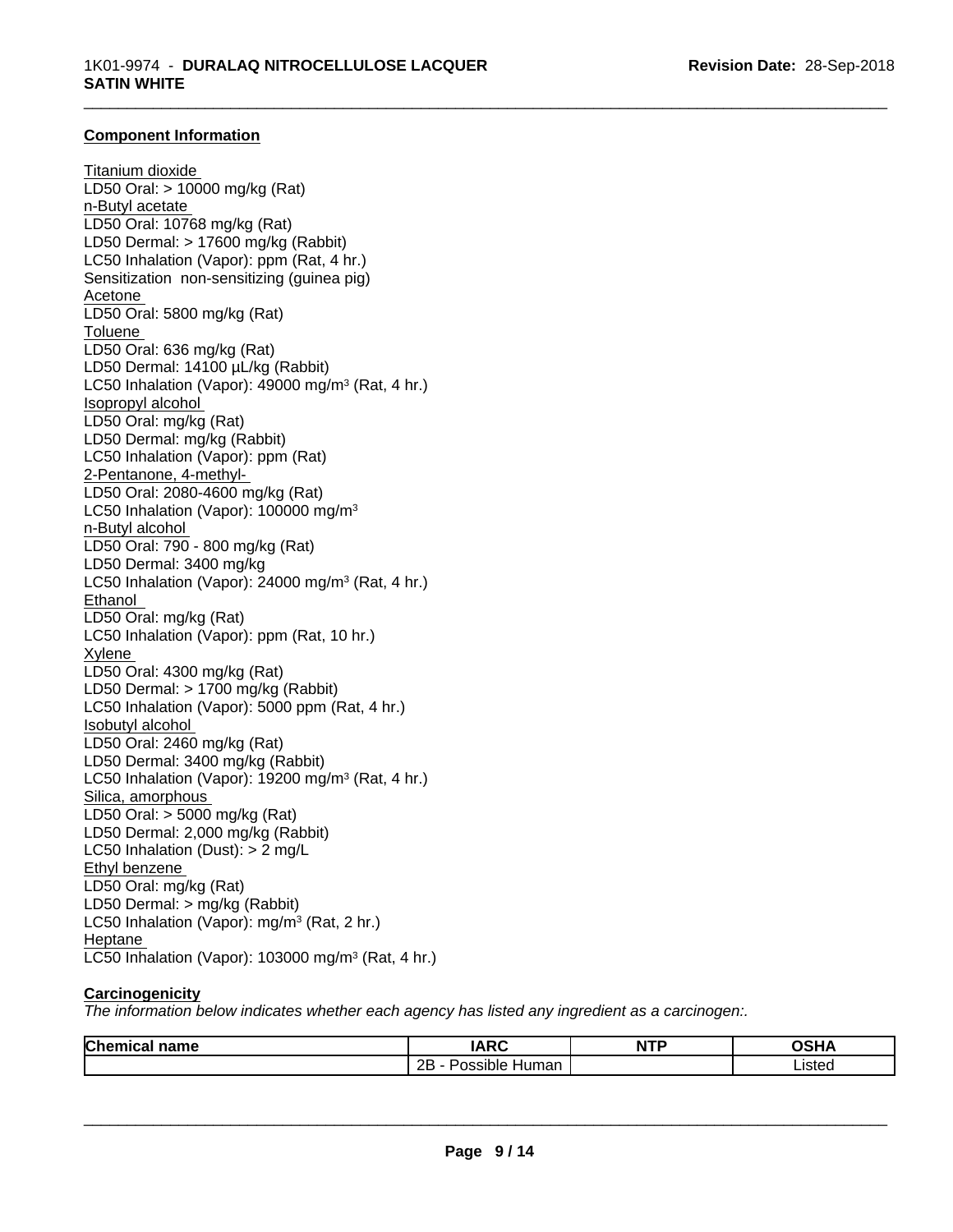#### 1K01-9974 - **DURALAQ NITROCELLULOSE LACQUER SATIN WHITE**

| Titanium dioxide       | Carcinoɑen          |        |
|------------------------|---------------------|--------|
|                        | 2B - Possible Human | ∟isted |
| 2-Pentanone, 4-methyl- | Carcinogen          |        |
|                        | 2B - Possible Human | ∟isted |
| l Ethvl benzene        | Carcinogen          |        |

\_\_\_\_\_\_\_\_\_\_\_\_\_\_\_\_\_\_\_\_\_\_\_\_\_\_\_\_\_\_\_\_\_\_\_\_\_\_\_\_\_\_\_\_\_\_\_\_\_\_\_\_\_\_\_\_\_\_\_\_\_\_\_\_\_\_\_\_\_\_\_\_\_\_\_\_\_\_\_\_\_\_\_\_\_\_\_\_\_\_\_\_\_

• Although IARC has classified titanium dioxide as possibly carcinogenic to humans (2B), their summary concludes: "No significant exposure to titanium dioxide is thought to occur during the use of products in which titanium dioxide is bound to other materials, such as paint."

#### **Legend**

IARC - International Agency for Research on Cancer NTP - National Toxicity Program OSHA - Occupational Safety & Health Administration

# **12. ECOLOGICAL INFORMATION**

#### **Ecotoxicity Effects**

The environmental impact of this product has not been fully investigated.

#### **Product Information**

#### **Acute Toxicity to Fish**

No information available

#### **Acute Toxicity to Aquatic Invertebrates**

No information available

#### **Acute Toxicity to Aquatic Plants**

No information available

#### **Persistence / Degradability**

No information available.

#### **Bioaccumulation**

There is no data for this product.

#### **Mobility in Environmental Media**

No information available.

#### **Ozone**

Not applicable

#### **Component Information**

#### **Acute Toxicity to Fish**

No information available Titanium dioxide  $LCS0:$  > 1000 mg/L (Fathead Minnow - 96 hr.) n-Butyl acetate LC50: 18 mg/L (Fathead Minnow - 96 hr.) Acetone \_\_\_\_\_\_\_\_\_\_\_\_\_\_\_\_\_\_\_\_\_\_\_\_\_\_\_\_\_\_\_\_\_\_\_\_\_\_\_\_\_\_\_\_\_\_\_\_\_\_\_\_\_\_\_\_\_\_\_\_\_\_\_\_\_\_\_\_\_\_\_\_\_\_\_\_\_\_\_\_\_\_\_\_\_\_\_\_\_\_\_\_\_ LC50: 8300 (Bluegill - 96 hr.) mg/L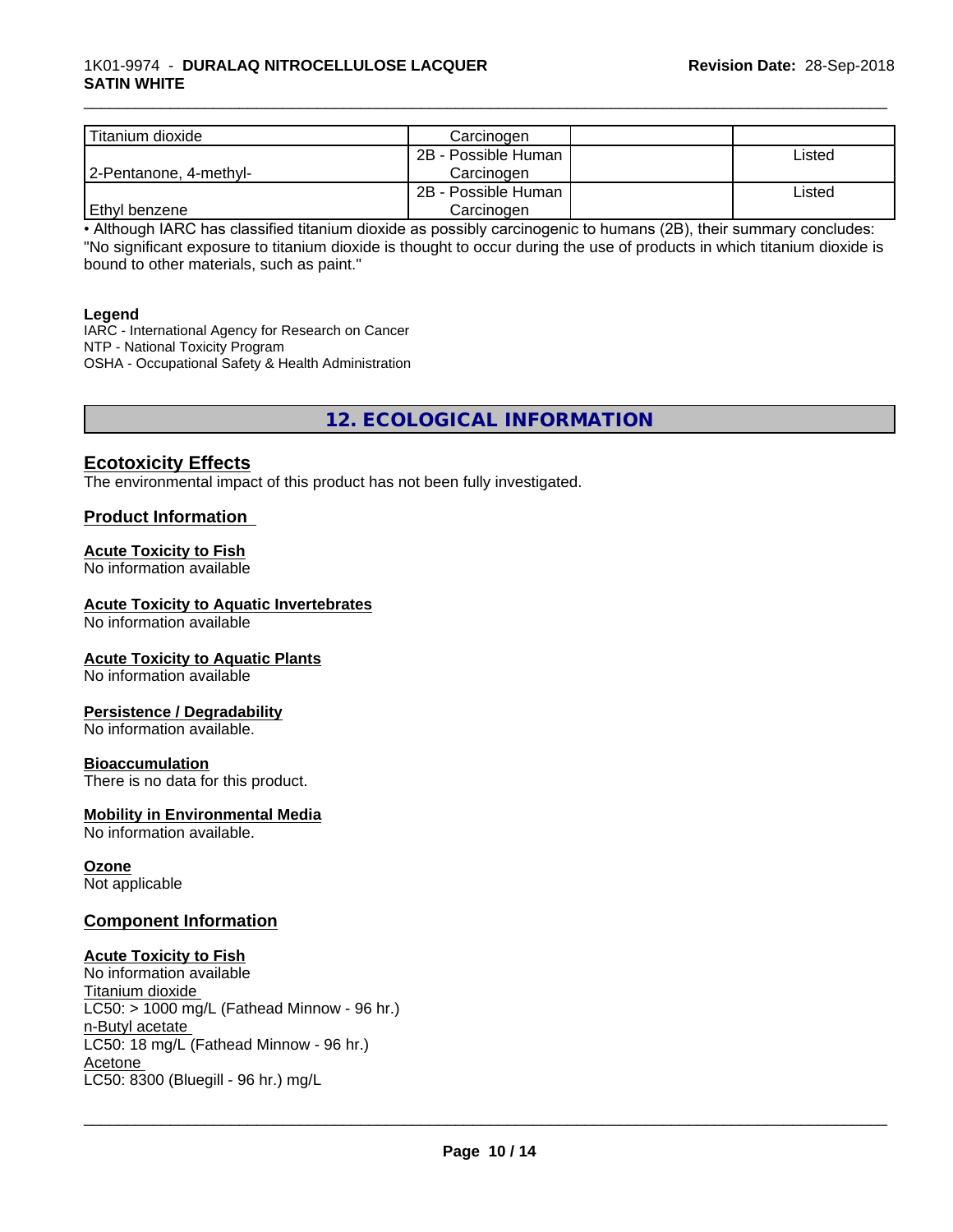Xylene LC50: 13.5 mg/L (Rainbow Trout - 96 hr.) Ethyl benzene LC50: 12.1 mg/L (Fathead Minnow - 96 hr.)

#### **Acute Toxicity to Aquatic Invertebrates**

No information available n-Butyl acetate EC50: 72.8 mg/L (Daphnia magna - 48 hr.) Acetone EC50: 12600 mg/L (Daphnia magna - 48 hr.) Ethyl benzene EC50: 1.8 mg/L (Daphnia magna - 48 hr.)

#### **Acute Toxicity to Aquatic Plants**

No information available n-Butyl acetate EC50: 674.7 mg/L (Green algae (Scenedesmus subspicatus), 72 hrs.) Ethyl benzene EC50: 4.6 mg/L (Green algae (Scenedesmus subspicatus), 72 hrs.)

# **13. DISPOSAL CONSIDERATIONS**

| <b>Waste Disposal Method</b>   | Dispose of in accordance with federal, state, and local regulations. Local<br>requirements may vary, consult your sanitation department or state-designated<br>environmental protection agency for more disposal options. |  |
|--------------------------------|---------------------------------------------------------------------------------------------------------------------------------------------------------------------------------------------------------------------------|--|
| <b>Empty Container Warning</b> | Emptied containers may retain product residue. Follow label warnings even after<br>container is emptied. Residual vapors may explode on ignition.                                                                         |  |
|                                | 14. TRANSPORT INFORMATION                                                                                                                                                                                                 |  |

| <b>DOT</b><br><b>Proper Shipping Name</b><br><b>Hazard class</b><br>UN-No.<br><b>Packing Group</b><br><b>Description</b> | <b>PAINT</b><br>3<br>UN1263<br>Ш<br>UN1263, PAINT, 3, II |
|--------------------------------------------------------------------------------------------------------------------------|----------------------------------------------------------|
| <b>ICAO/IATA</b>                                                                                                         | Contact the preparer for further information.            |
| <b>IMDG/IMO</b>                                                                                                          | Contact the preparer for further information.            |
|                                                                                                                          | 15 DECHLATODY INFODIAATION                               |

#### **15. REGULATORY INFORMATION**

# **International Inventories**

| <b>TSCA: United States</b> | Yes - All components are listed or exempt. |
|----------------------------|--------------------------------------------|
| <b>DSL: Canada</b>         | Yes - All components are listed or exempt. |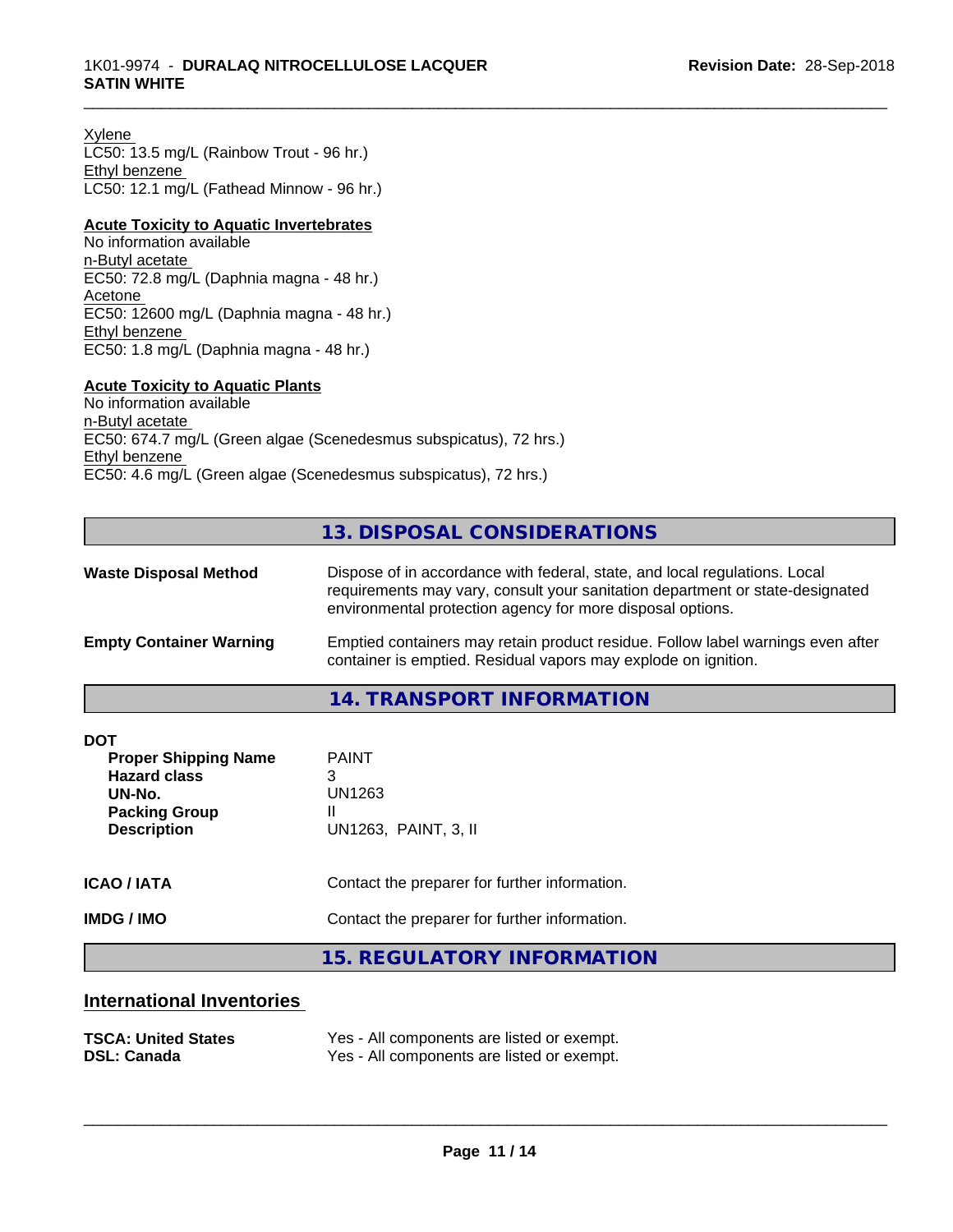# **Federal Regulations**

#### **SARA 311/312 hazardous categorization**

| Acute health hazard               | Yes |  |
|-----------------------------------|-----|--|
| Chronic Health Hazard             | Yes |  |
| Fire hazard                       | Yes |  |
| Sudden release of pressure hazard | N٥  |  |
| Reactive Hazard                   | Yes |  |

#### **SARA 313**

Section 313 of Title III of the Superfund Amendments and Reauthorization Act of 1986 (SARA). This product contains a chemical or chemicals which are subject to the reporting requirements of the Act and Title 40 of the Code of Federal Regulations, Part 372:

\_\_\_\_\_\_\_\_\_\_\_\_\_\_\_\_\_\_\_\_\_\_\_\_\_\_\_\_\_\_\_\_\_\_\_\_\_\_\_\_\_\_\_\_\_\_\_\_\_\_\_\_\_\_\_\_\_\_\_\_\_\_\_\_\_\_\_\_\_\_\_\_\_\_\_\_\_\_\_\_\_\_\_\_\_\_\_\_\_\_\_\_\_

| <b>Chemical name</b>   | CAS No.        | Weight-% | <b>CERCLA/SARA 313</b><br>(de minimis concentration) |
|------------------------|----------------|----------|------------------------------------------------------|
| Toluene                | 108-88-3       | 10       | 1.0                                                  |
| Isopropyl alcohol      | 67-63-0        | 5        | 1.0                                                  |
| 2-Pentanone, 4-methyl- | $108 - 10 - 1$ | b        | 1.0                                                  |
| n-Butyl alcohol        | 71-36-3        | 5        | 1.0                                                  |
| Xvlene                 | 1330-20-7      | 5        | 1.0                                                  |
| Ethyl benzene          | $100 - 41 - 4$ | 0.5      | 0.1                                                  |

#### **Clean Air Act,Section 112 Hazardous Air Pollutants (HAPs) (see 40 CFR 61)**

This product contains the following HAPs:

| <b>Chemical name</b>   | CAS No.        | Weight-% | <b>Hazardous Air Pollutant</b> |
|------------------------|----------------|----------|--------------------------------|
|                        |                |          | (HAP)                          |
| Toluene                | 108-88-3       | 10       | ∟isted                         |
| 2-Pentanone, 4-methyl- | 108-10-1       |          | ∟isted                         |
| Xvlene                 | 1330-20-7      |          | ∟isted                         |
| Ethyl benzene          | $100 - 41 - 4$ | 0.5      | Listed                         |

# **US State Regulations**

#### **California Proposition 65**

**A WARNING:** Cancer and Reproductive Harm– www.P65warnings.ca.gov

#### **State Right-to-Know**

| <b>Chemical name</b>   | <b>Massachusetts</b> | <b>New Jersey</b> | Pennsylvania |
|------------------------|----------------------|-------------------|--------------|
| Titanium dioxide       |                      |                   |              |
| n-Butyl acetate        |                      |                   |              |
| Acetone                |                      |                   |              |
| Toluene                |                      |                   |              |
| cellulose, nitrate     |                      |                   |              |
| Isopropyl alcohol      |                      |                   |              |
| 2-Pentanone, 4-methyl- |                      |                   |              |
| Talc                   |                      |                   |              |
| n-Butyl alcohol        |                      |                   |              |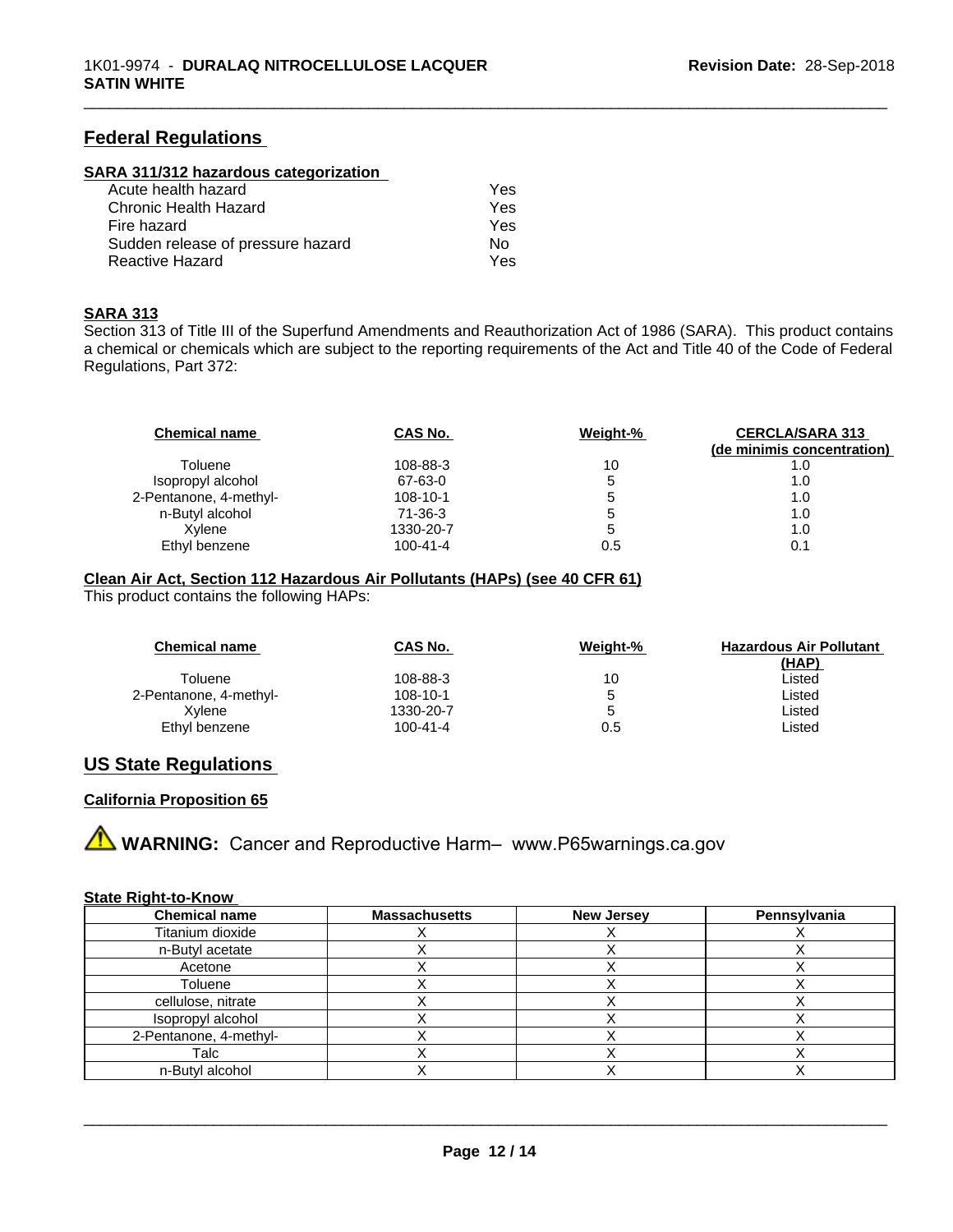#### 1K01-9974 - **DURALAQ NITROCELLULOSE LACQUER SATIN WHITE**

| Ethanol           |  |  |
|-------------------|--|--|
| Xvlene            |  |  |
| Isobutyl alcohol  |  |  |
| Silica, amorphous |  |  |

\_\_\_\_\_\_\_\_\_\_\_\_\_\_\_\_\_\_\_\_\_\_\_\_\_\_\_\_\_\_\_\_\_\_\_\_\_\_\_\_\_\_\_\_\_\_\_\_\_\_\_\_\_\_\_\_\_\_\_\_\_\_\_\_\_\_\_\_\_\_\_\_\_\_\_\_\_\_\_\_\_\_\_\_\_\_\_\_\_\_\_\_\_

#### **Legend**

X - Listed

# **16. OTHER INFORMATION**

| HMIS | Health: $2^*$ | <b>Flammability: 3</b> | <b>Reactivity: 1</b> | PPE: - |
|------|---------------|------------------------|----------------------|--------|

#### **HMIS Legend**

- 0 Minimal Hazard
- 1 Slight Hazard
- 2 Moderate Hazard
- 3 Serious Hazard
- 4 Severe Hazard
- \* Chronic Hazard

*Note: The PPE rating has intentionally been left blank. Choose appropriate PPE that will protect employees from the hazards the material will* X - Consult your supervisor or S.O.P. for "Special" handling instructions.

*present under the actual normal conditions of use.*

*Caution: HMISÒ ratings are based on a 0-4 rating scale, with 0 representing minimal hazards or risks, and 4 representing significant hazards or risks. Although HMISÒ ratings are not required on MSDSs under 29 CFR 1910.1200, the preparer, has chosen to provide them. HMISÒ ratings are to be used only in conjunction with a fully implemented HMISÒ program by workers who have received appropriate HMISÒ training. HMISÒ is a registered trade and service mark of the NPCA. HMISÒ materials may be purchased exclusively from J. J. Keller (800) 327-6868.*

 **WARNING!** If you scrape, sand, or remove old paint, you may release lead dust. LEAD IS TOXIC. EXPOSURE TO LEAD DUST CAN CAUSE SERIOUS ILLNESS, SUCH AS BRAIN DAMAGE, ESPECIALLY IN CHILDREN. PREGNANT WOMEN SHOULD ALSO AVOID EXPOSURE. Wear a NIOSH approved respirator to control lead exposure. Clean up carefully with a HEPA vacuum and a wet mop. Before you start, find out how to protect yourself and your family by contacting the National Lead Information Hotline at 1-800-424-LEAD or log on to www.epa.gov/lead.

| <b>Prepared By</b>                               | <b>Product Stewardship Department</b><br>Benjamin Moore & Co.<br>101 Paragon Drive<br>Montvale, NJ 07645<br>800-225-5554 |  |
|--------------------------------------------------|--------------------------------------------------------------------------------------------------------------------------|--|
| <b>Revision Date:</b><br><b>Revision Summary</b> | 28-Sep-2018<br>Not available                                                                                             |  |

Disclaimer

The information contained herein is presented in good faith and believed to be accurate as of the effective date shown above. This information is furnished without warranty of any kind. Employers should use this information only as a **supplement to other information gathered by them and must make independent determination of suitability and** completeness of information from all sources to assure proper use of these materials and the safety and health of employees. Any use of this data and information must be determined by the user to be in accordance with applicable **federal, provincial, and local laws and regulations.**